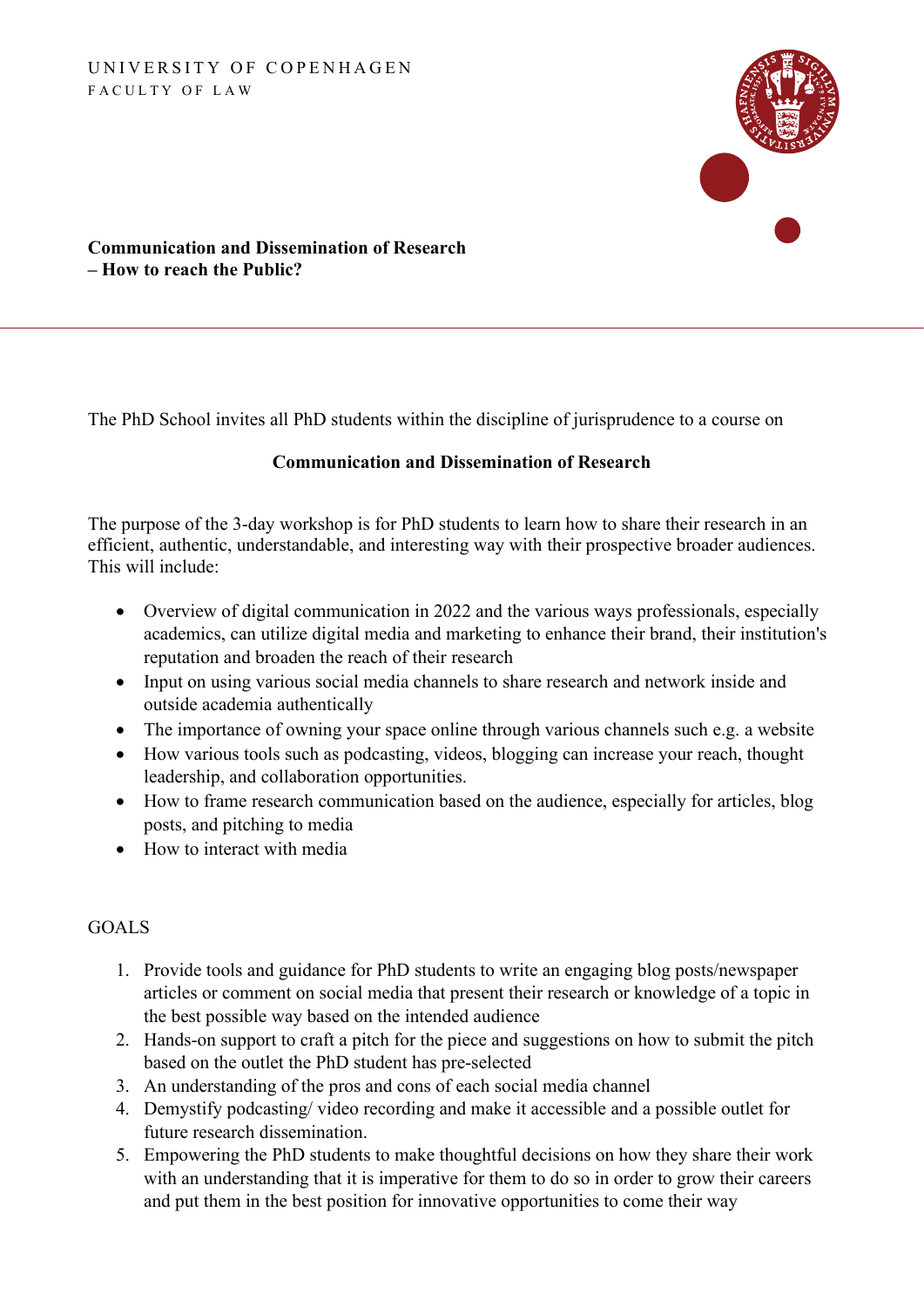#### WORKSHOP DELIVERABLES

PhDs will:

- 1. choose the social media mix that works best for them based on personality, research, and time constraints
- 2. create a mock schedule for the rest of the quarter to start working on their presence and showing up in a consistent way
- 3. edit a professional bio for the PhDs to use when they submit articles, to put on their institution or personal website, or to submit for conferences, conventions, and/or podcast interviews with an understanding of how to pivot that main bio for different channels
- 4. have a solid pitch based on a previously worked on research article or paper that they will submit to an outlet of PhDs choosing
- 5. craft an outline of a personal academic site OR a page on the faculty website for the PhDs to springboard to connect all the threads of their print and growing digital footprint

### PhDs PRE-WORK

- Read the assigned materials
- Submit two social media posts to be reviewed
- Have at, at minimum, 5-sentence bio ready to be reworked
- Have an article or article abstract and an outline that you are working on OR have recently written ready for the workshop
- Write approximately ten lines introducing yourself (e.g., What is your background? What are you researching? How do you feel when communicating your research to both peers and outsiders? What do you hope to get from this course? )

#### **Total Workload (3ECTS):**

Lectures + feedback: 25 hours Preparation, reading, and writing: 30 hours

#### **The literature will be provided upon admission to the course**

#### **Course Information**

- **Time:** 5,6 and 8 September 2022
- **Venue:** Faculty of Law, University of Copenhagen, Njalsgade 76, DK.2300 Copenhagen S, Room: TBA [A guide on how to find Campus is available at our website](https://jura.ku.dk/english/contact/howtofindus/) via this link and [a map](https://jura.ku.dk/Billeder/formidlingsservice/kort/A4_UCPH_LawFaculty_SouthCampusMap_UK.pdf)  [of campus is available here](https://jura.ku.dk/Billeder/formidlingsservice/kort/A4_UCPH_LawFaculty_SouthCampusMap_UK.pdf)
- **ECTS:** 3
- **Wi-Fi:** the University of Copenhagen is connected to Eduroam, which allows students, researchers and staff from participating institutions to obtain Internet connectivity across campus and when visiting other participating institutions.
- Registration: **No later than 31 July 2022**. [Please register via this registration form.](https://jura.ku.dk/phd/english/calender/2022/communication-and-dissemination-of-research/registration/)
- Any questions about the course may be directed to Associate Professor Marta Andhov [\(marta.andhov@jur.ku.dk\)](mailto:marta.andhov@jur.ku.dk)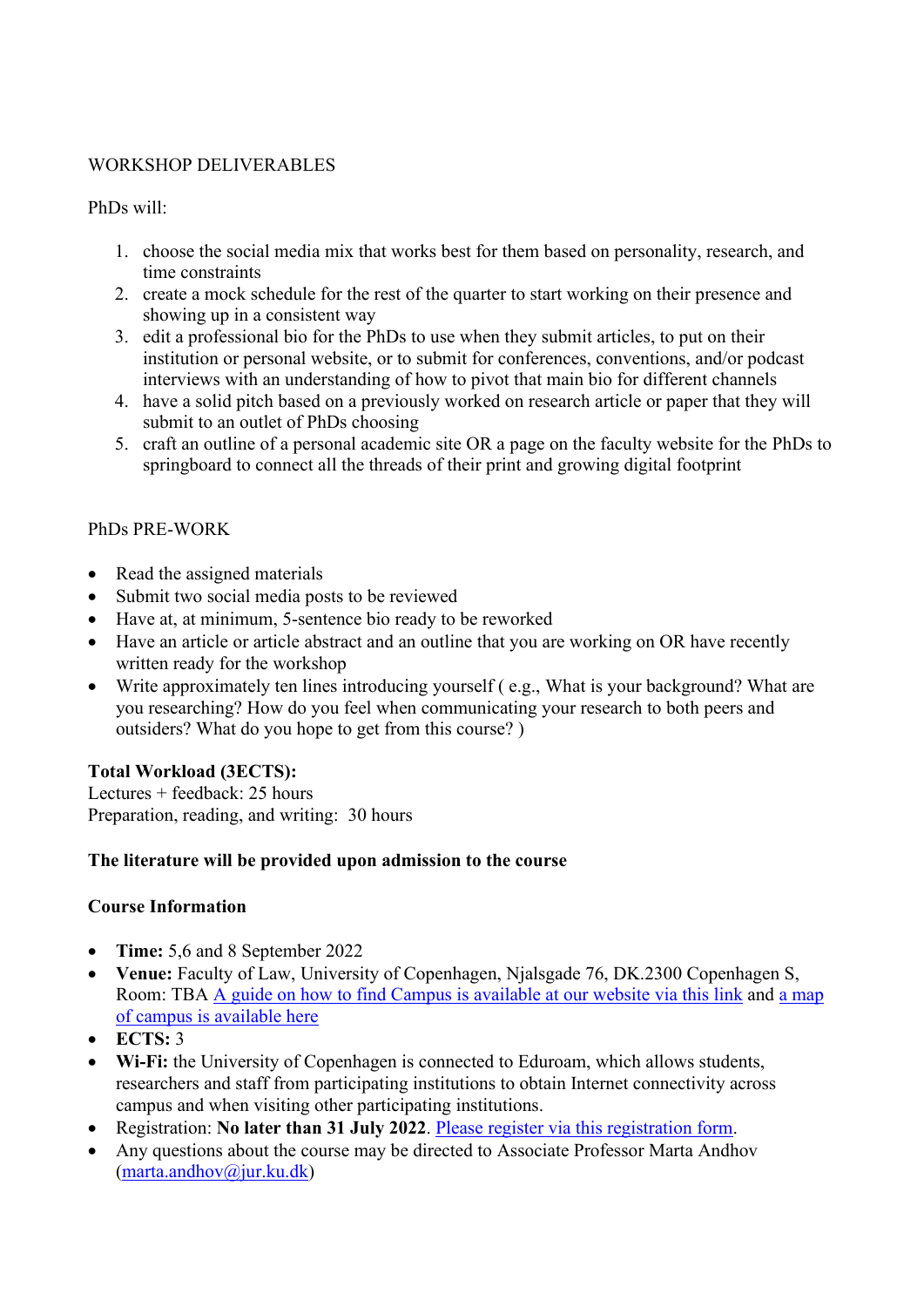# **Program**

## **Day 1: September 5, 2022 Overview of digital communication**

| $9:00-9:10$        | Welcome by PhD Coordinator Marta Andhov                                                                                                                                                                                                                      |
|--------------------|--------------------------------------------------------------------------------------------------------------------------------------------------------------------------------------------------------------------------------------------------------------|
| 9:10 10:30         | Introduction and Overview of digital communication tools - with Consultant<br>Ayanna Coleman                                                                                                                                                                 |
| $10:30 - 10:45$    | Coffee break                                                                                                                                                                                                                                                 |
| $10:45 - 12:30$    | Communicating through social media, the tools for efficiency, and scheduling<br>your content - with Consultant Ayanna Coleman                                                                                                                                |
| $12:30 - 13:30$    | Lunch                                                                                                                                                                                                                                                        |
| $13:30 - 14:45$    | The power of personal websites, what goes on them, and what to do if you don't<br>have one - with Consultant Ayanna Coleman                                                                                                                                  |
| $14:45 - 15.00$    | Coffee break                                                                                                                                                                                                                                                 |
| $15:00 - 16:00$    | The perfect pitch: Alternative avenues to sharing your content with templates $+$<br>Day 3 tasks - with Consultant Ayanna Coleman<br>Tasks include:<br>- craft content calendars<br>- updating your about page/bio<br>- to create, or not to createa website |
| 19.00              | Dinner - A restaurant will be provided later on                                                                                                                                                                                                              |
| Day 2: September 6 | Podcasting and video recording                                                                                                                                                                                                                               |
| 9:00 10:30         | Video recording - Educating your stakeholders<br>-with Associate Professor Alexandra Andhov                                                                                                                                                                  |
| $10:30 - 10:45$    | Coffee break                                                                                                                                                                                                                                                 |
| $10:45 - 12:30$    | Podcasting - with Associate Professor Marta Andhov                                                                                                                                                                                                           |
| $12:30 - 13:30$    | Lunch                                                                                                                                                                                                                                                        |
| $13:30 - 14:45$    | Engaging with journalists – finding stories in your research.<br>With communications consultant Emil Tarp Vang. The session will:<br>1) Introduce useful rhetorical tools                                                                                    |
| $14:45 - 15.00$    | Coffee break                                                                                                                                                                                                                                                 |